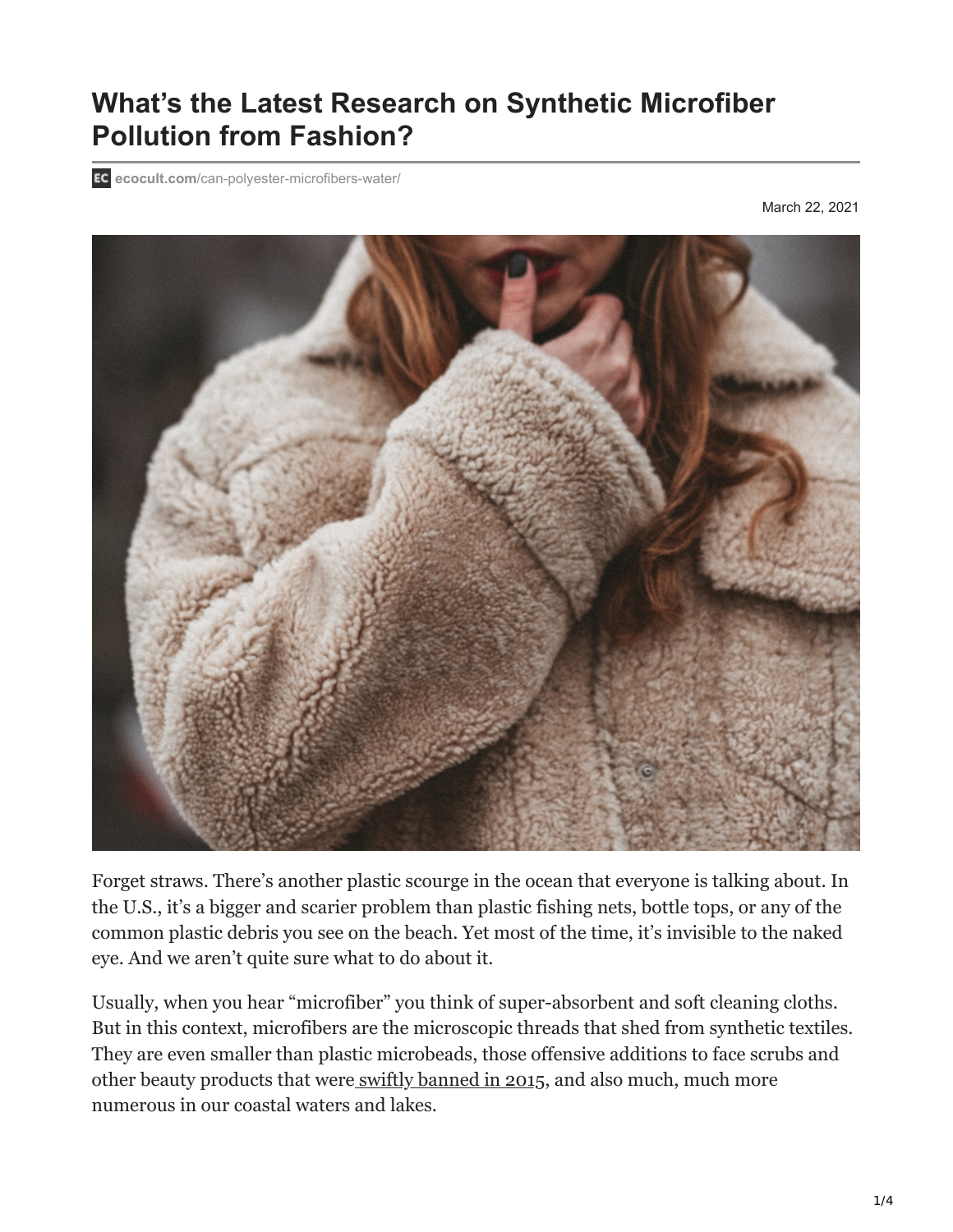### **How Bad Is the Problem of Microfibers?**

It's somewhat difficult to separate the microfiber pollution problem from the larger microplastics problem, in which large plastic products break down into tiny particles. But some research has made the distinction. In one year-long study sampling from Florida's [coastline, microfibers](https://portals.iucn.org/library/node/46622) [made up 82% of the plastic foun](https://www.usnews.com/news/best-states/alabama/articles/2017-03-15/yoga-pants-cozy-clothes-may-be-key-source-of-sea-pollution)[d. According to a 2017 International](https://portals.iucn.org/library/node/46622) Union for Conservation of Nature and Natural Resources (UICN) report, between 15% to 31% of marine plastic pollution could be from tiny particles released by household and industrial products, rather than larger plastic items that degrade once they reach the sea, and 35% of this microplastic pollution comes from washing synthetic textiles. [2020 research](https://www.eurekalert.org/pub_releases/2020-09/p-scf090920.php) estimates that globally, "176,500 metric tons of synthetic microfibers — chiefly polyester and nylon — are released every year."

This is also an air quality issue: Microplastics [are even snowing down in the Pyrenees](https://www.pri.org/stories/2019-04-26/microplastics-have-even-been-blown-remote-corner-pyrenees), the supposedly pristine wilderness area in Europe.

### **Are Microfibers Damaging Our Health?**

The answer is "probably," but we're still at the beginning stages of research.

But let's look at some clues. Microplastics [end up in the stomachs of sea life,](https://www.usnews.com/news/best-states/alabama/articles/2017-03-15/yoga-pants-cozy-clothes-may-be-key-source-of-sea-pollution) including oysters. (Not oysters! They're so tasty and eco-friendly!) In a [small 2015 study](https://www.nature.com/articles/srep14340) out of California, 25% of the fish and 33% of the shellfish sampled had manmade debris in their gut, [and 80% of that debris was made up of tiny threads. These microfibers can attract](https://ensia.com/features/microfiber-impacts/) carcinogenic toxins in the water. When fish eat them, they get lodged in the stomach and [intestine and the toxins sit inside the marine life. For example, a study showed that crabs](http://pubs.acs.org/doi/abs/10.1021/acs.est.5b04026?journalCode=esthag&) who ingested synthetic fibers ate less and had less energy for growing.

[We humans are also eating, breathing, and drinking](https://www.youtube.com/watch?v=Bbg0L7JN15U) microplastics, which — along with our seafood — are in our [tap water,](https://www.theguardian.com/environment/2017/sep/06/plastic-fibres-found-tap-water-around-world-study-reveals) [90% of our sea salt](https://www.nationalgeographic.com/environment/2018/10/microplastics-found-90-percent-table-salt-sea-salt/), [beer](https://www.popsci.com/article/science/plastic-microparticles-found-beers/) and as a result, [our poop](https://sourcingjournal.com/topics/sustainability/microplastics-human-stool-startfish-125432/). It's [estimated we ingest a c](https://www.youtube.com/watch?v=Bbg0L7JN15U)[redit card's wort](https://www.cnn.com/2019/06/11/health/microplastics-ingestion-wwf-study-scn-intl/index.html)[h of microplastic every week, which can then lodge in](https://www.youtube.com/watch?v=Bbg0L7JN15U) our gut.

### **Where Do Microfibers Come From?**

How did this happen? Well, Microfibers are so tiny (you can't usually see them with the naked eye) and they can go right through typical filters and wastewater plants and into the ocean. While microfiber concentration is highest near industrial textile production areas and areas where people illegally dump fabric, the 2011 research that discovered the microfiber pollution showed that they were also entering the water via municipal wastewater flowing from home washing machines. A [2016 study e](https://www.researchgate.net/publication/303915738_Microplastic_contamination_in_the_San_Francisco_Bay_California_USA)stimated that wastewater treatment facilities release 56 million microplastic particles, nearly all microfibers, into the San Francisco Bay each day. (Not surprising given San Fran's affinity for fleece.) [2019 research](https://www.nature.org/en-us/newsroom/california-microplastics/) estimated that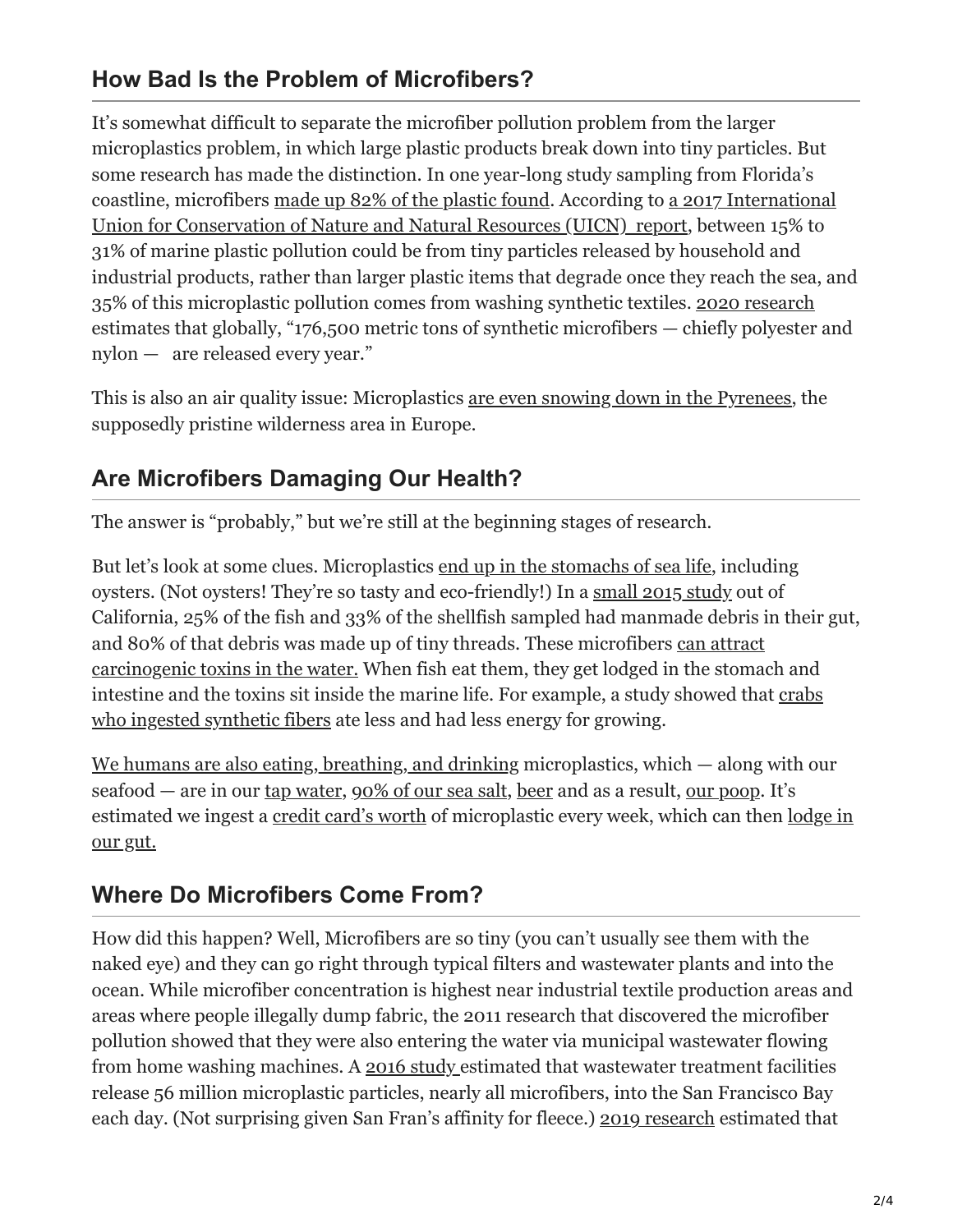across California's natural environment, 4,000 metric tons (13.3 quadrillion fibers) were released that year. That's for waterways, but [new research](https://www.sciencedaily.com/releases/2020/03/200309221340.htm) posits that even more are shedding from our clothing during normal, everyday wear into the air.

It's important to note that not all synthetic fabrics shed at the same rate. "I think there are some nuances here that are really important," Peter Ross, VP at the non-profit Ocean Wise, [told WBUR in 2019](https://www.wbur.org/hereandnow/2019/08/28/microfiber-pollution-ocean). "Some polyester textiles shed a great deal and others do not. We know that polyester fleece sweaters can shed millions of fibers in a single load of laundry whereas some performance gear that is tightly woven, but it's equally made up of 100 percent polyester, might not shed much at all." A polyester fleece jacket can shed [100,000 fibers,](http://www.news.ucsb.edu/2017/018046/below-surface) or 1.7 grams, in a normal wash.

## **Are There Any Solutions to Microfibers?**

Yes. Although we are in the early stages of studying this problem, there are some proven solutions. I spoke to Dr. Joanne Brasch, a textile scientist and Special Projects Manager at [The California Product Stewardship Council.](https://www.calpsc.org/) Here's what she said needs to happen:

- 1. **Require all commercial laundries to have filters.** Commercial laundries are factories that provide a crucial part of the garment-making process, putting dyes, finishes, and washes on clothing and textiles. There are a lot of them in California and especially around Los Angeles, a fashion manufacturing hub, and a bill (AB 802 ) would address this. But they should also be required in other fashion production hubs, in the U.S. and abroad.
- 2. **Require all new washing machines to have filters.** "We know they are capable of including them. We used to have filters on our home washing machines up until the 70s and 80s," says Brasch. (This I did not know!) "The problem is maintenance. If you don't maintain the filter, it can lead to problems." So they took them off. But another California bill (AB 622 ) aims to get this them back in place by 2024.
- 3. **Make the brands responsible for microfiber pollution.** This is called Extended Producer Responsibility, and it means that brands need to design products that shed little and pay for the cleanup of microfibers, instead of relying on the government and consumers to fix the problem. "Designing for prevention and paying for mitigation is where the industry needs to be held responsible," says Brasch. "Fixing washing machines and regulating commercial laundry is just small steps until we hold brands accountable for transparency."

Here are the steps you can take before the legislation arrives: